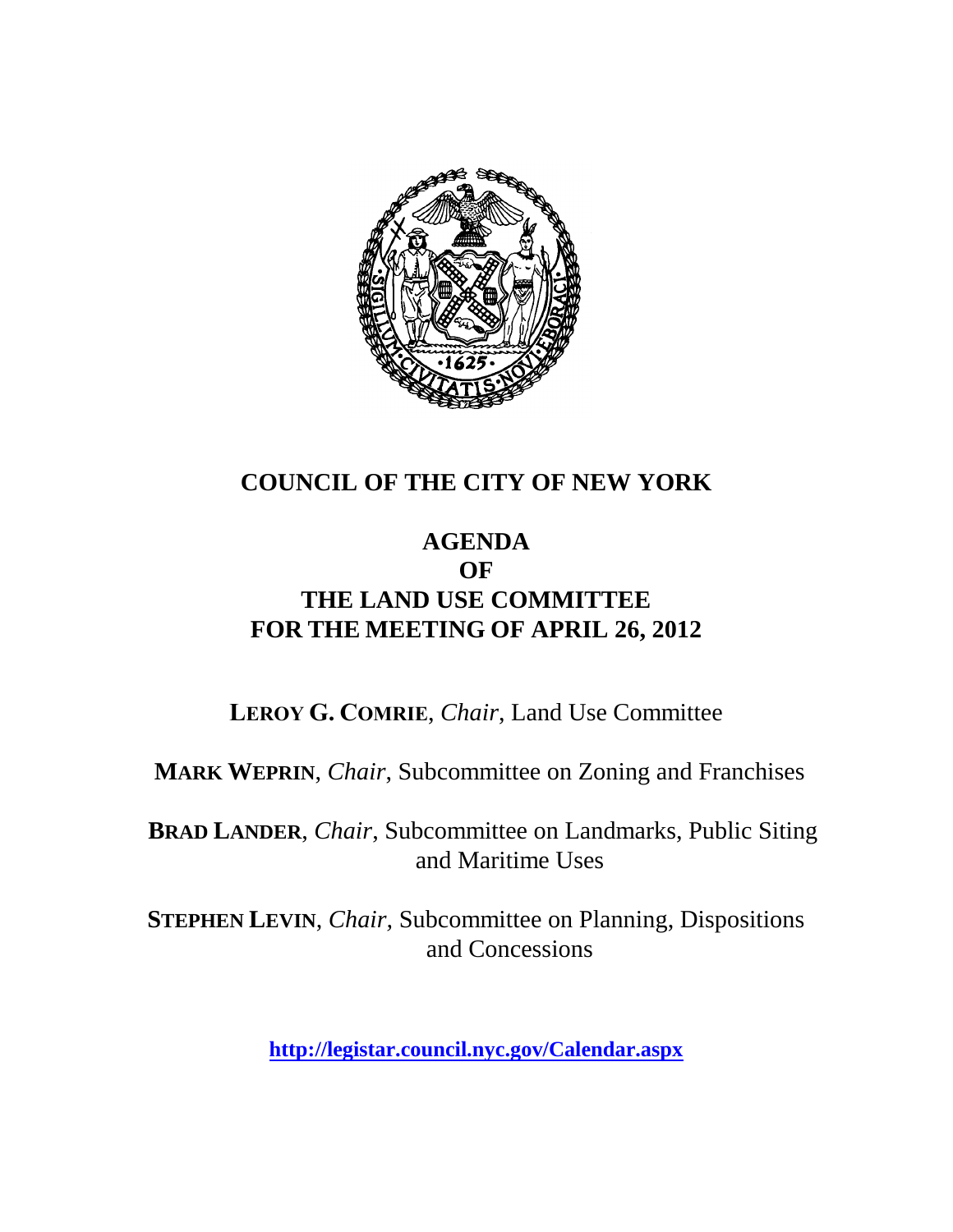# **AGENDA OF THE LAND USE COMMITTEE**

The Land Use Committee will hold a meeting in the **Council Committee Room, 250 Broadway, 16th Floor,** New York City, New York 10007, commencing at **10:00 A.M. on Thursday, April 26, 2012**, and will consider the following items and conduct such other business as may be necessary:

## **L.U. NO. 590 AUTHORIZING RESOLUTION**

**CITYWIDE 20125458 GFY**

Resolution authorizing franchises for cable television services

By Council Members Comrie and Weprin (at the request of the Mayor).

WHEREAS, by Executive Order 25, dated August 23, 1995, the Mayor has designated the Department of Information Technology and Telecommunications as the responsible agency for the granting of telecommunications franchises; and

WHEREAS, the Commissioner of the Department of Information Technology and Telecommunications has made an initial determination, pursuant to Section 363 of the Charter (the "Charter") of the City of New York (the "City"), of the need for franchises for cable television services (as that term is defined hereinafter); and

WHEREAS, the Mayor has submitted to the Council a proposed authorizing resolution for such franchises pursuant to Section 363 of the Charter; and

WHEREAS, use of the inalienable property of the City (as defined hereinafter) helps to facilitate the availability of cable television service;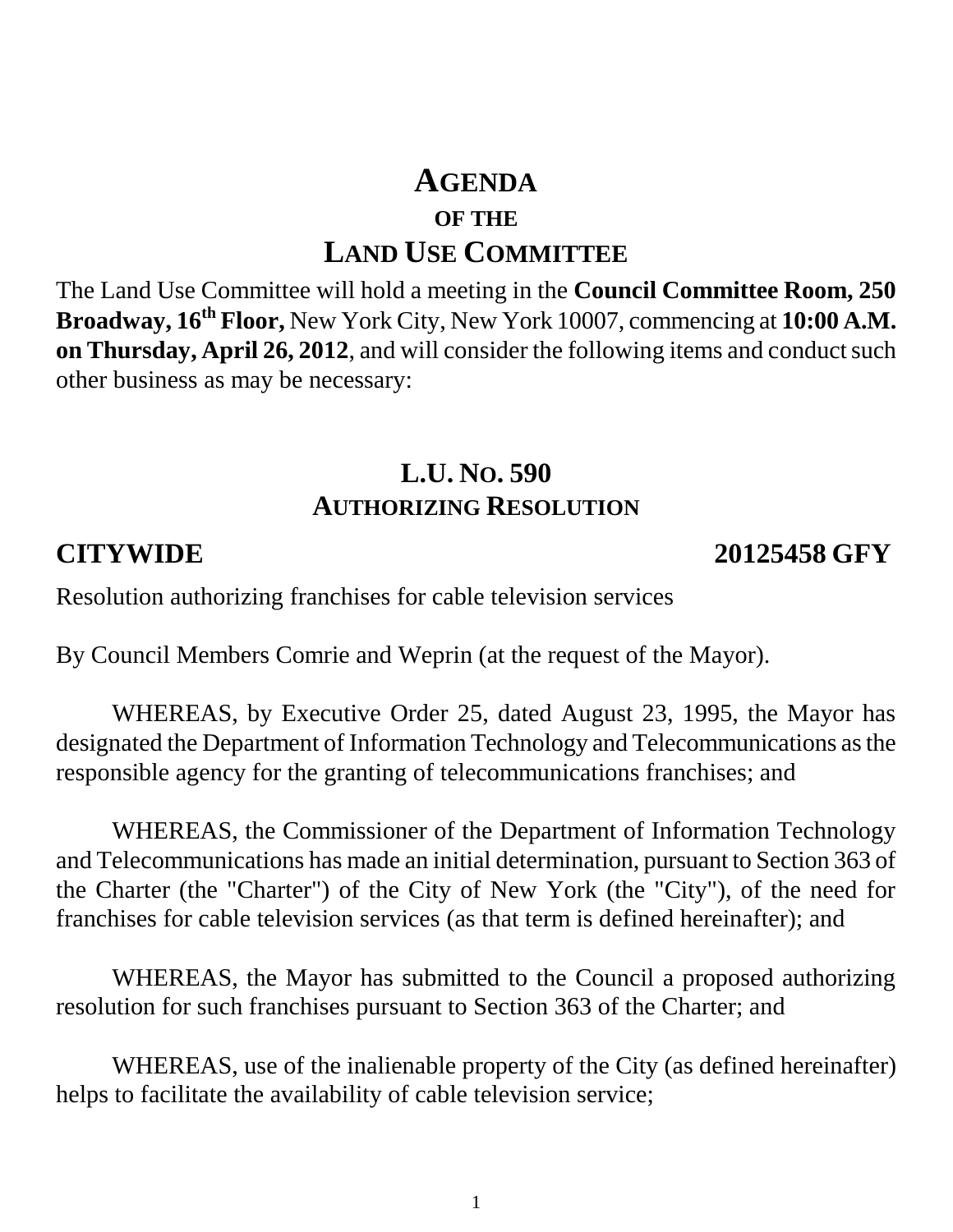The Council hereby resolves that:

A. The Council authorizes the Department of Information Technology and Telecommunications to grant non-exclusive franchises for the construction, installation, use, operation and/or maintenance of cable, wire and/or optical fiber and associated equipment on, over and under the inalienable property of the City (including through pipes, conduits and similar improvements thereto) for provision of cable television services in the City.

B. The public services to be provided under such franchises shall be cable television services, as defined hereinafter.

C. For purposes of this resolution, "inalienable property of the City" shall mean the property designated as inalienable in Section 383 of the Charter. References herein to facilities "in the inalienable property" shall mean facilities located in, on, over or under the surface of such inalienable property of the City.

D. For purposes of this resolution, "cable television services" shall mean "cable service" as defined in the Cable Communications Policy Act of 1984, as amended (47 U.S.C. Sections 521 et seq.).

E. All franchises granted pursuant to this resolution shall require, as provided in Charter Sections 363 and 372, the approval of the Franchise and Concession Review Committee and the separate and additional approval of the Mayor.

F. The authorization to grant franchises pursuant to this resolution shall expire on the fifth anniversary of the date on which this resolution is adopted by the Council.

G. Prior to the grant of any such franchise, and to the extent consistent with New York State and federal law, a request for proposals or other solicitation ("solicitation") shall be issued by the Department of Information Technology and Telecommunications. Prior to issuing any such solicitation, all legally required environmental and land use review shall be conducted in accordance with City Environmental Quality Review ("CEQR") and Section 197-c of the Charter. The criteria to be used by the Department of Information Technology and Telecommunications to evaluate responses to such solicitation shall include, but not be limited to, the following, if and to the extent permitted by law:

(1) the adequacy of the proposed compensation to be paid to the City;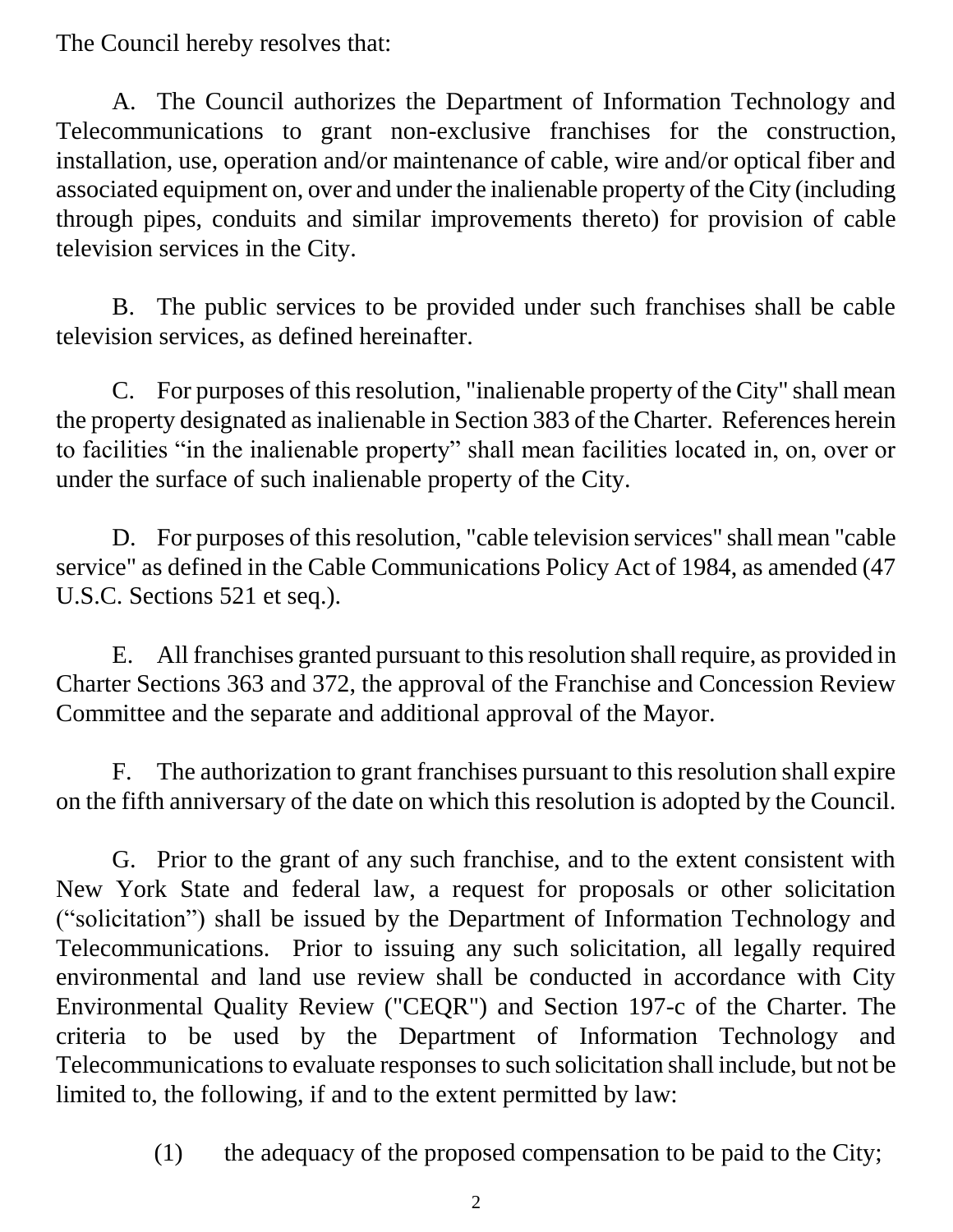(2) the financial, legal, technical and managerial experience and capabilities of the applicant(s), including (without limitation, except as limited by law) the ability of the applicant(s) to maintain the property of the City in good condition throughout the term of the franchise; and

(3) the degree to which the public interest will be served by the service proposed to be provided.

H. Any franchise granted pursuant to this authorizing resolution shall be by written agreement which shall include, but not be limited to, terms and conditions consistent with the following to the extent permitted by law (and shall not include any provision which is prohibited by law from inclusion in such franchise agreement):

> (1) no franchise granted pursuant hereto shall have a term that exceeds fifteen (15) years, including options to renew if any;

> (2) the compensation for the franchise to be paid to the City shall be adequate and may include monetary compensation, the provision of facilities and/or services to the City, or both;

> (3) the franchise may be terminated or cancelled in the event of the franchisee's failure to comply with the material terms and conditions of the agreement;

> (4) the franchisee shall be required to provide security to ensure the performance of the franchisee's obligations under the agreement;

> (5) there shall be remedies to protect the City's interest in the event of the franchisee's failure to comply with the terms and conditions of the franchise agreement;

> (6) there shall be adequate insurance and indemnification requirements to protect the interests of the public and the City;

> (7) all franchisees shall be required to maintain complete and accurate books of account and records sufficient to assure franchisee's compliance with the franchise agreement, which books of account and records shall be made available on demand to the City for inspection;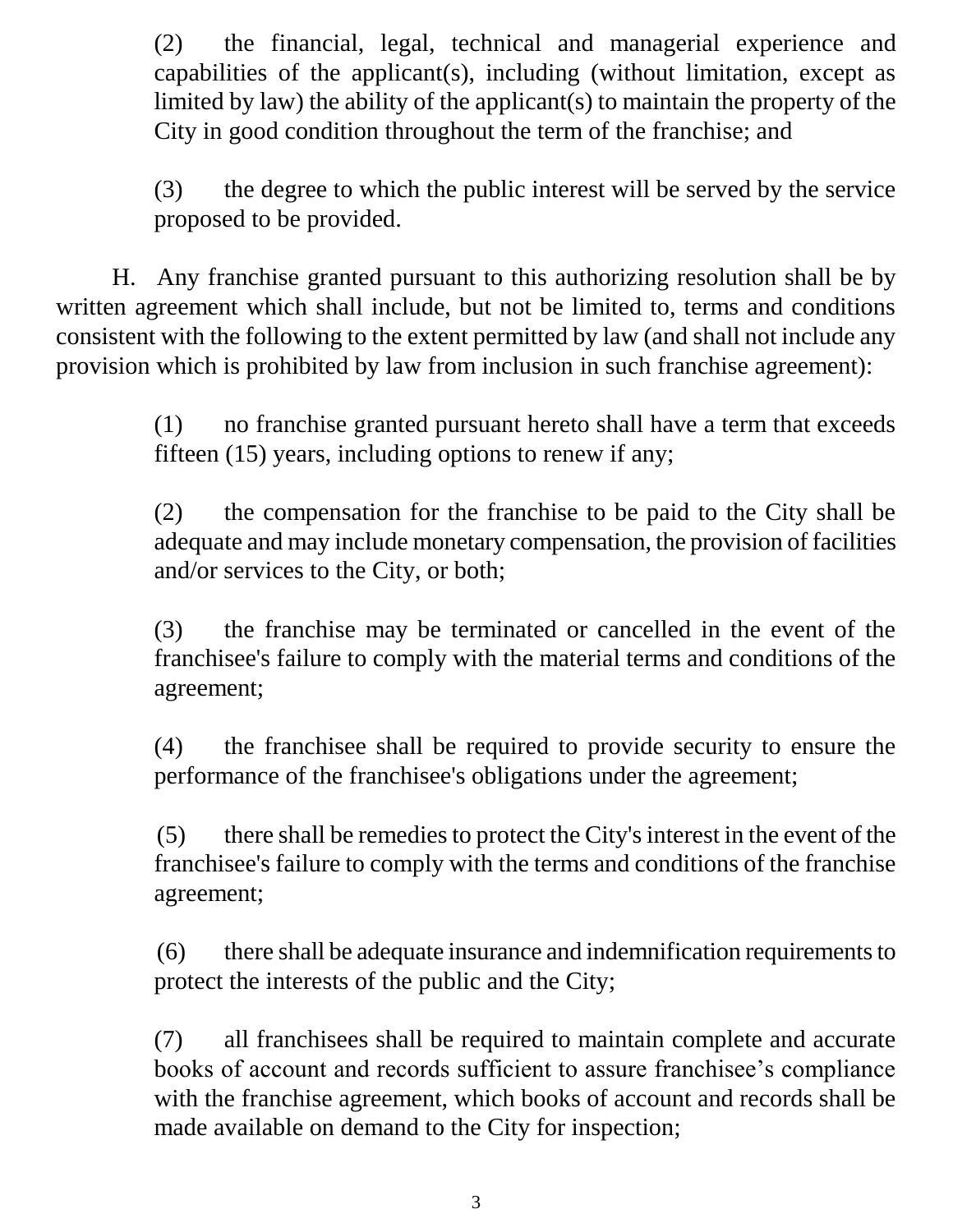(8) there shall be provisions to ensure quality workmanship and construction methods with respect to those facilities constructed, installed, used, operated and/or maintained pursuant to the franchise and located in the inalienable property;

(9) there shall be provisions containing the agreements required pursuant to paragraph 6 of subdivision (h) of Section 363 of the Charter relating to collective bargaining and other matters;

(10) there shall be provisions requiring the franchisee to comply with applicable City laws and regulations related to, but not limited to, employment and investigations;

(11) there shall be provisions to ensure adequate oversight by the City of franchisee's performance of its franchise obligations;

(12) there shall be provisions requiring the consent of the City prior to an assignment or other transfer of, or change in control of, the franchise;

(13) there shall be provisions regarding City rights to inspect facilities constructed, installed, used, operated and/or maintained pursuant to the franchise and located in the inalienable property, and regarding City rights to direct relocation of such facilities;

(14) all franchisees shall have been subject, prior to commencement of the franchise term, to review under the City's Vendor Information Exchange System ("VENDEX") or any successor system;

(15) all franchises shall include provisions incorporating the MacBride Principles;

(16) there shall be provisions preserving the right of the City to perform public works or public improvements in and around those areas subject to the franchise;

(17) there shall be provisions requiring the franchisee to protect the property of the City from damage, and the delivery of public services from interruption, resulting from the construction, installation, use, operation, maintenance and/or removal of franchisee's facilities in the inalienable property;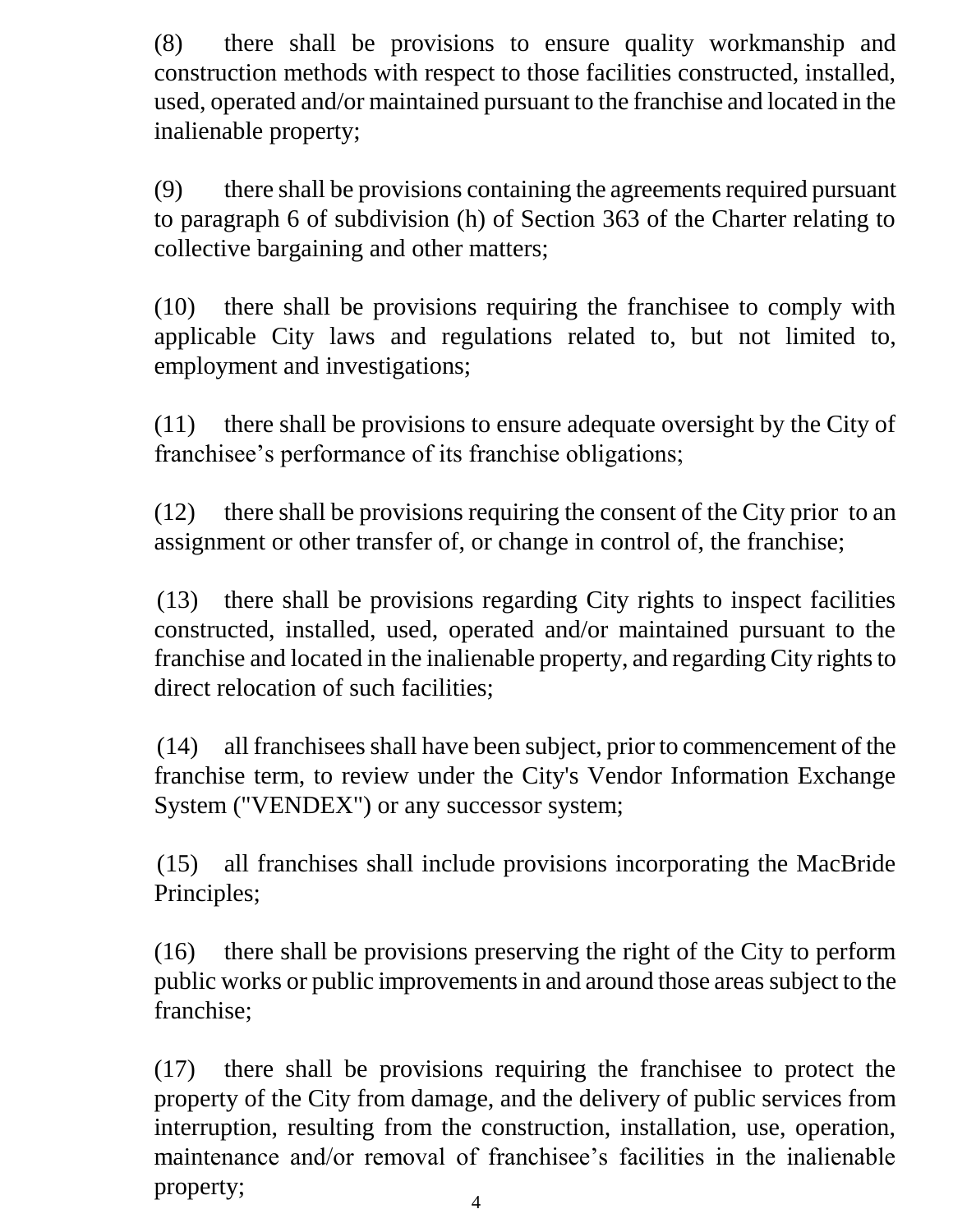(18) there shall be provisions designed to minimize the extent to which the public use of the streets of the City are disrupted in connection with the construction, installation, use, operation, maintenance and/or removal of franchisee's facilities in the inalienable property;

(19) no franchise granted hereunder shall contain economic or regulatory burdens on the franchisee which when taken as a whole are greater or lesser than those burdens placed upon another cable television franchisee operating in the same area;

(20) all franchises shall be subject to comparable obligations and requirements provided that where the imposition of such obligations and requirements would be duplicative, then alternative but comparable obligations or requirements shall be imposed; and

(21) there shall be provisions requiring capacity and support for public, educational and governmental access.

I. The Department of Information Technology and Telecommunications shall file with the Council the following documents:

> (1) within fifteen (15) days of issuance, a copy of each solicitation issued pursuant to this resolution;

> (2) within fifteen (15) days of approval by the Mayor, a copy of the agreement for each franchise granted pursuant to this resolution; and

> (3) on or before July 1 of each year, a report detailing the revenues received by the City from each franchise granted pursuant to this resolution during the preceding calendar year.

J. If any clause, sentence, paragraph, section or part of this resolution shall for any reason be adjudged by a court of competent jurisdiction to be invalid, such judgment shall not affect, impair or invalidate the remainder of this resolution or the application thereof but shall be confined in its operation to the clause, sentence, paragraph, section or part thereof directly involved in the controversy in which such judgment shall have been rendered.